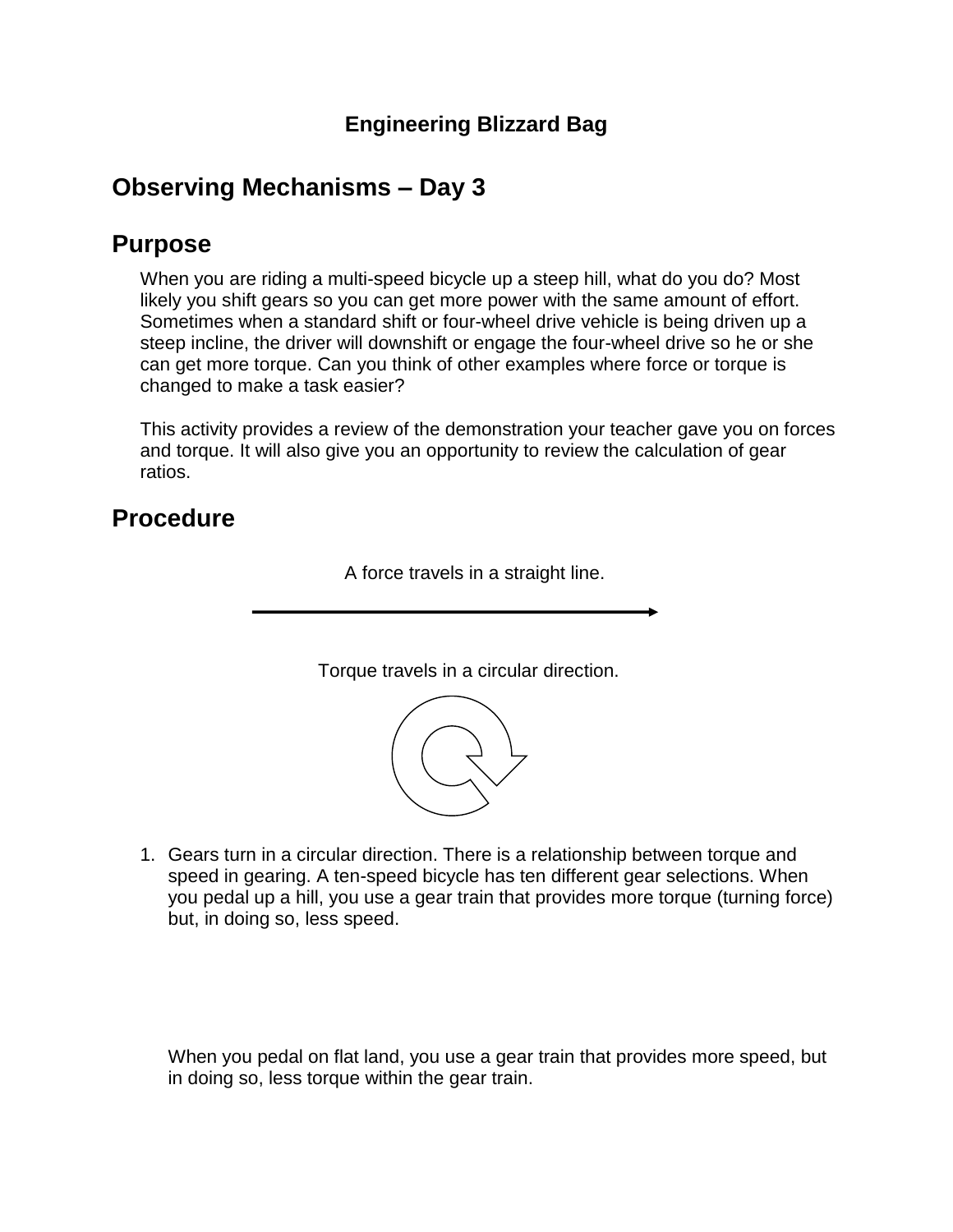The gear train in which diagram provides more torque? \_\_\_\_\_

The gear train in which diagram provides more speed? \_\_\_\_\_



2. Fill in the diagram below to show the relationship between torque and speed in gear trains.

**More torque More speed**

3. Complete the chart below showing the relationship between drive gear and driven gear in a simple gear train.

#### **Driven Gear Size**

| To increase torque |  |
|--------------------|--|
| To increase speed  |  |

4. Calculate the following gear ratios.

| # Teeth<br>Gear 1 | # Teeth<br>Gear 2 | Gear<br><b>Ratio</b> | <b>Explanation</b>                                          |
|-------------------|-------------------|----------------------|-------------------------------------------------------------|
| 8                 | 40                | 40/8                 | A small gear must turn 5 times<br>to move larger gear once. |
| 4                 | 36                |                      |                                                             |
| 6                 | 48                |                      |                                                             |
| 16                | 20                |                      |                                                             |